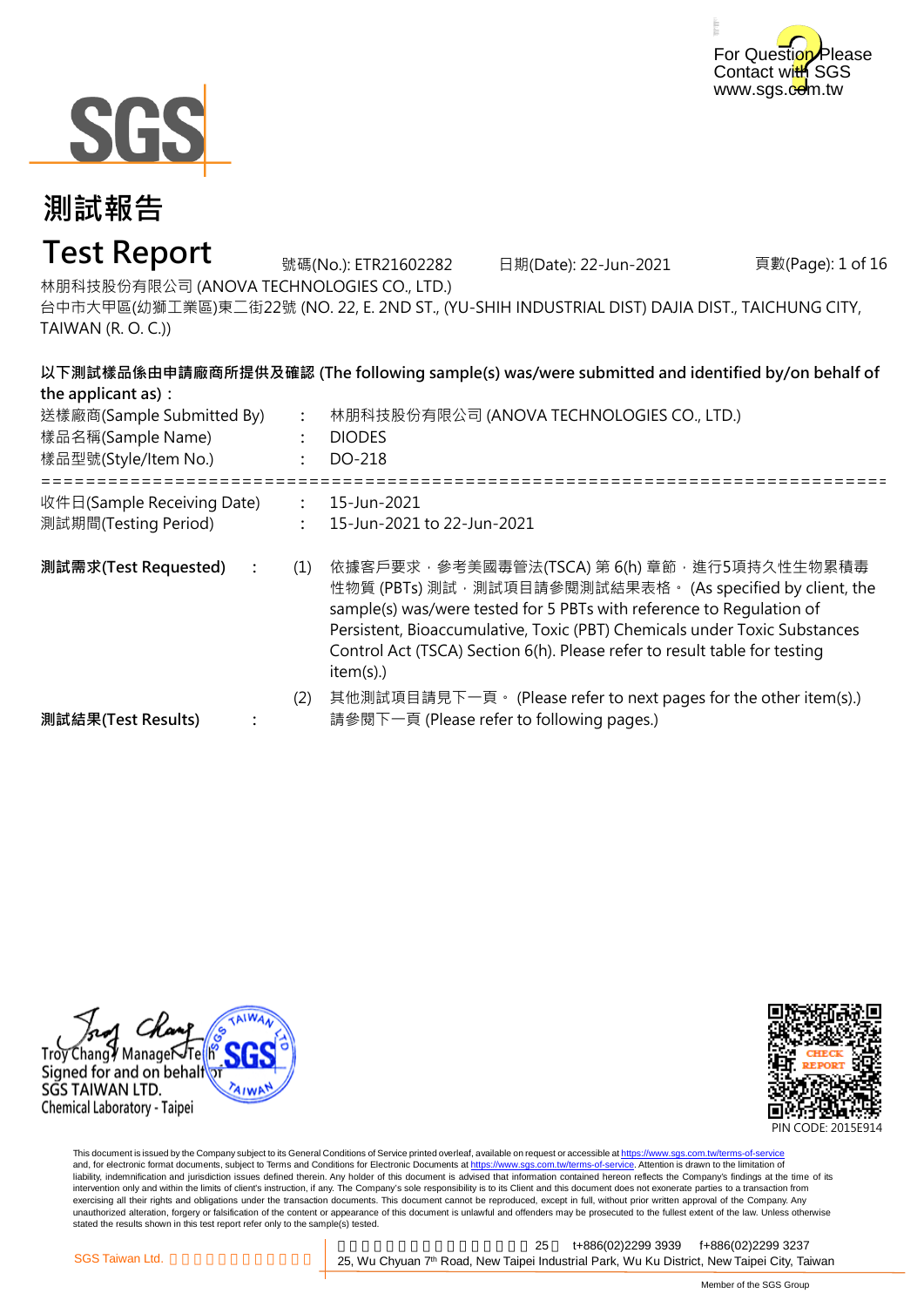

## **Test Report**

號碼(No.): ETR21602282 日期(Date): 22-Jun-2021 頁數(Page): 2 of 16

林朋科技股份有限公司 (ANOVA TECHNOLOGIES CO., LTD.)

台中市大甲區(幼獅工業區)東二街22號 (NO. 22, E. 2ND ST., (YU-SHIH INDUSTRIAL DIST) DAJIA DIST., TAICHUNG CITY, TAIWAN (R. O. C.))

### **測試部位敘述 (Test Part Description)**

No.1 **:** 整體混測 (MIXED ALL PARTS)

### **測試結果 (Test Results)**

| 測試項目                                                                 | 測試方法                                                    | 單位         | <b>MDL</b>     | 結果       | 限值                       |
|----------------------------------------------------------------------|---------------------------------------------------------|------------|----------------|----------|--------------------------|
| (Test Items)                                                         | (Method)                                                | (Unit)     |                | (Result) | (Limit)                  |
|                                                                      |                                                         |            |                | No.1     |                          |
| [鎘 (Cd) (Cadmium (Cd)) (CAS No.: 7440-                               | 參考IEC 62321-5: 2013, 以感應耦合                              | mg/kg      | $\overline{2}$ | n.d.     |                          |
| $43-9$                                                               | 電漿發射光譜儀分析。(With reference                               |            |                |          |                          |
|                                                                      | to IEC 62321-5: 2013, analysis was                      |            |                |          |                          |
|                                                                      | performed by ICP-OES.)                                  |            |                |          |                          |
| │鉛 (Pb) (Lead (Pb)) (CAS No.: 7439-92-1)│參考IEC 62321-5: 2013 · 以感應耦合 |                                                         | mg/kg      | $\overline{2}$ | 8190     |                          |
|                                                                      | 電漿發射光譜儀分析。(With reference                               |            |                |          |                          |
|                                                                      | to IEC 62321-5: 2013, analysis was                      |            |                |          |                          |
|                                                                      | performed by ICP-OES.)                                  |            |                |          |                          |
| 汞 (Hg) (Mercury (Hg)) (CAS No.: 7439-                                | 參考IEC 62321-4: 2013+ AMD1: 2017                         | mg/kg      | $\overline{2}$ | n.d.     |                          |
| $97-6$                                                               | ·以感應耦合電漿發射光譜儀分析。                                        |            |                |          |                          |
|                                                                      | (With reference to IEC 62321-4:                         |            |                |          |                          |
|                                                                      | 2013+ AMD1: 2017, analysis was                          |            |                |          |                          |
|                                                                      | performed by ICP-OES.)                                  |            |                |          |                          |
| 六價鉻 Cr(VI) (Hexavalent Chromium                                      | 參考IEC 62321-7-2: 2017, 以紫外光-                            | mg/kg      | 8              | n.d.     |                          |
| Cr(VI)) (CAS No.: 18540-29-9)                                        | 可見光分光光度計分析。(With                                        |            |                |          |                          |
|                                                                      | reference to IEC 62321-7-2: 2017,                       |            |                |          |                          |
|                                                                      | analysis was performed by UV-VIS.)                      |            |                |          |                          |
| -溴聯苯 (Monobromobiphenyl)                                             |                                                         | 5<br>mg/kg |                | n.d.     | $\equiv$                 |
| 二溴聯苯 (Dibromobiphenyl)                                               | 參考IEC 62321-6: 2015, 以氣相層析                              | mg/kg      | 5              | n.d.     |                          |
| 三溴聯苯 (Tribromobiphenyl)                                              |                                                         | mg/kg      | $\overline{5}$ | n.d.     | $\equiv$                 |
| 四溴聯苯 (Tetrabromobiphenyl)                                            |                                                         | mg/kg      | 5              | n.d.     |                          |
| 五溴聯苯 (Pentabromobiphenyl)                                            | 儀/質譜儀分析。(With reference to                              | mg/kg      | 5              | n.d.     |                          |
| 六溴聯苯 (Hexabromobiphenyl)                                             | IEC 62321-6: 2015, analysis was<br>performed by GC/MS.) | mg/kg      | 5              | n.d.     |                          |
| 七溴聯苯 (Heptabromobiphenyl)                                            |                                                         | mg/kg      | 5              | n.d.     |                          |
| 八溴聯苯 (Octabromobiphenyl)                                             |                                                         | mg/kg      | 5              | n.d.     | $\overline{\phantom{a}}$ |
| 九溴聯苯 (Nonabromobiphenyl)                                             |                                                         | mg/kg      | 5              | n.d.     |                          |
| 十溴聯苯 (Decabromobiphenyl)                                             |                                                         | mg/kg      | 5              | n.d.     | $\overline{\phantom{a}}$ |
| 多溴聯苯總和 (Sum of PBBs)                                                 |                                                         | mg/kg      |                | n.d.     |                          |

This document is issued by the Company subject to its General Conditions of Service printed overleaf, available on request or accessible at https://www.sgs.com.tw/terms-of-service and, for electronic format documents, subject to Terms and Conditions for Electronic Documents at https://www.sgs.com.tw/terms-of-service. Attention is drawn to the limitation of liability, indemnification and jurisdiction issues defined therein. Any holder of this document is advised that information contained hereon reflects the Company's findings at the time of its intervention only and within the limits of client's instruction, if any. The Company's sole responsibility is to its Client and this document does not exonerate parties to a transaction from exercising all their rights and obligations under the transaction documents. This document cannot be reproduced, except in full, without prior written approval of the Company. Any<br>unauthorized alteration, forgery or falsif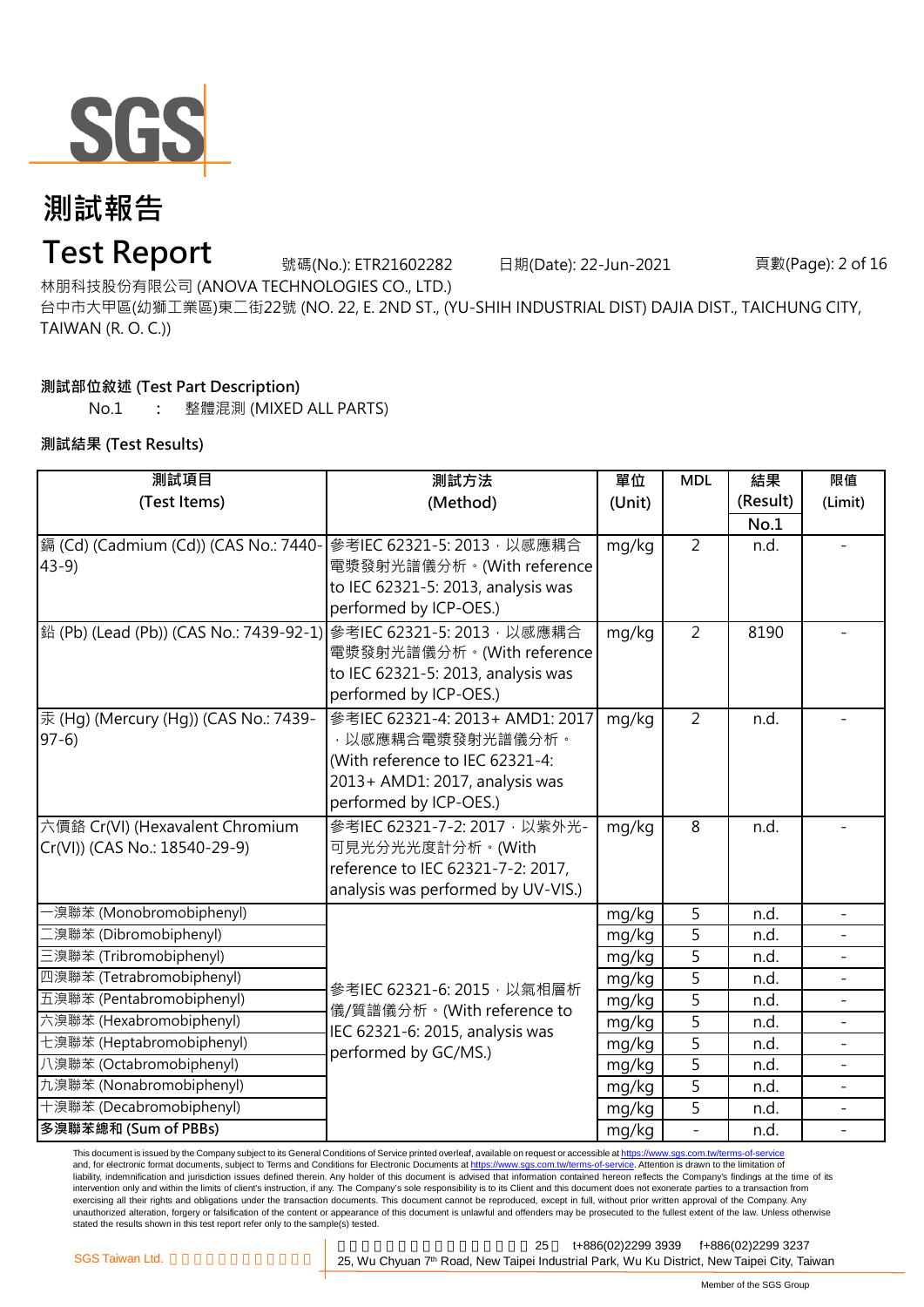

### **Test Report**

號碼(No.): ETR21602282 日期(Date): 22-Jun-2021 頁數(Page): 3 of 16

林朋科技股份有限公司 (ANOVA TECHNOLOGIES CO., LTD.)

台中市大甲區(幼獅工業區)東二街22號 (NO. 22, E. 2ND ST., (YU-SHIH INDUSTRIAL DIST) DAJIA DIST., TAICHUNG CITY, TAIWAN (R. O. C.))

| 測試項目                                            | 測試方法                                                    | 單位     | <b>MDL</b>                                                                                       | 結果       | 限值             |
|-------------------------------------------------|---------------------------------------------------------|--------|--------------------------------------------------------------------------------------------------|----------|----------------|
| (Test Items)                                    | (Method)                                                | (Unit) |                                                                                                  | (Result) | (Limit)        |
|                                                 |                                                         |        |                                                                                                  | No.1     |                |
| -溴聯苯醚 (Monobromodiphenyl ether)                 |                                                         | mg/kg  | 5                                                                                                | n.d.     |                |
| [溴聯苯醚 (Dibromodiphenyl ether)                   |                                                         | mg/kg  | 5                                                                                                | n.d.     |                |
| 三溴聯苯醚 (Tribromodiphenyl ether)                  |                                                         | mg/kg  | 5<br>5<br>5<br>$\overline{5}$<br>5<br>5<br>5<br>5<br>$\overline{a}$<br>50<br>50<br>50<br>50<br>5 | n.d.     | $\mathbf{r}$   |
| 四溴聯苯醚 (Tetrabromodiphenyl ether)                | 參考IEC 62321-6: 2015, 以氣相層析                              | mg/kg  |                                                                                                  | n.d.     |                |
| 五溴聯苯醚 (Pentabromodiphenyl ether)                | 儀/質譜儀分析。(With reference to                              | mg/kg  |                                                                                                  | n.d.     | $\blacksquare$ |
| 六溴聯苯醚 (Hexabromodiphenyl ether)                 | IEC 62321-6: 2015, analysis was<br>performed by GC/MS.) | mg/kg  |                                                                                                  | n.d.     | $\mathbf{r}$   |
| 七溴聯苯醚 (Heptabromodiphenyl ether)                |                                                         | mg/kg  |                                                                                                  | n.d.     |                |
| 八溴聯苯醚 (Octabromodiphenyl ether)                 |                                                         | mg/kg  |                                                                                                  | n.d.     | $\mathbb{L}^2$ |
| 九溴聯苯醚 (Nonabromodiphenyl ether)                 |                                                         | mg/kg  |                                                                                                  | n.d.     |                |
| 十溴聯苯醚 (Decabromodiphenyl ether)                 |                                                         | mg/kg  |                                                                                                  | n.d.     | $\blacksquare$ |
| 多溴聯苯醚總和 (Sum of PBDEs)                          |                                                         | mg/kg  |                                                                                                  | n.d.     | $\overline{a}$ |
| 鄰苯二甲酸丁苯甲酯 (BBP) (Butyl benzyl                   |                                                         | mg/kg  |                                                                                                  | n.d.     |                |
| phthalate (BBP)) (CAS No.: 85-68-7)             |                                                         |        |                                                                                                  |          |                |
| 鄰苯二甲酸二丁酯 (DBP) (Dibutyl                         | 參考IEC 62321-8: 2017, 以氣相層析                              | mg/kg  |                                                                                                  | n.d.     |                |
| phthalate (DBP)) (CAS No.: 84-74-2)             | 儀/質譜儀分析。(With reference to                              |        |                                                                                                  |          |                |
| 鄰苯二甲酸二(2-乙基己基)酯 (DEHP) (Di-                     | IEC 62321-8: 2017, analysis was                         | mg/kg  |                                                                                                  | n.d.     |                |
| (2-ethylhexyl) phthalate (DEHP)) (CAS           | performed by GC/MS.)                                    |        |                                                                                                  |          |                |
| No.: 117-81-7)                                  |                                                         |        |                                                                                                  |          |                |
| 鄰苯二甲酸二異丁酯 (DIBP) (Diisobutyl                    |                                                         | mg/kg  |                                                                                                  | n.d.     |                |
| phthalate (DIBP)) (CAS No.: 84-69-5)            |                                                         |        |                                                                                                  |          |                |
| 六溴環十二烷及所有主要被辨別出的異構                              | 參考IEC 62321: 2008, 以氣相層析儀/                              | mg/kg  |                                                                                                  | n.d.     |                |
| 物(HBCDD) (α- HBCDD, β- HBCDD, γ-                | 質譜儀分析。(With reference to IEC                            |        |                                                                                                  |          |                |
| HBCDD) (Hexabromocyclododecane                  | 62321: 2008, analysis was performed                     |        |                                                                                                  |          |                |
| (HBCDD) and all major                           | by GC/MS.)                                              |        |                                                                                                  |          |                |
| diastereoisomers identified ( $\alpha$ - HBCDD, |                                                         |        |                                                                                                  |          |                |
| $\beta$ - HBCDD, y- HBCDD)) (CAS No.:           |                                                         |        |                                                                                                  |          |                |
| 25637-99-4, 3194-55-6 (134237-51-7,             |                                                         |        |                                                                                                  |          |                |
| 134237-50-6, 134237-52-8))                      |                                                         |        |                                                                                                  |          |                |

This document is issued by the Company subject to its General Conditions of Service printed overleaf, available on request or accessible at <u>https://www.sgs.com.tw/terms-of-service</u><br>and, for electronic format documents, su liability, indemnification and jurisdiction issues defined therein. Any holder of this document is advised that information contained hereon reflects the Company's findings at the time of its intervention only and within the limits of client's instruction, if any. The Company's sole responsibility is to its Client and this document does not exonerate parties to a transaction from exercising all their rights and obligations under the transaction documents. This document cannot be reproduced, except in full, without prior written approval of the Company. Any<br>unauthorized alteration, forgery or falsif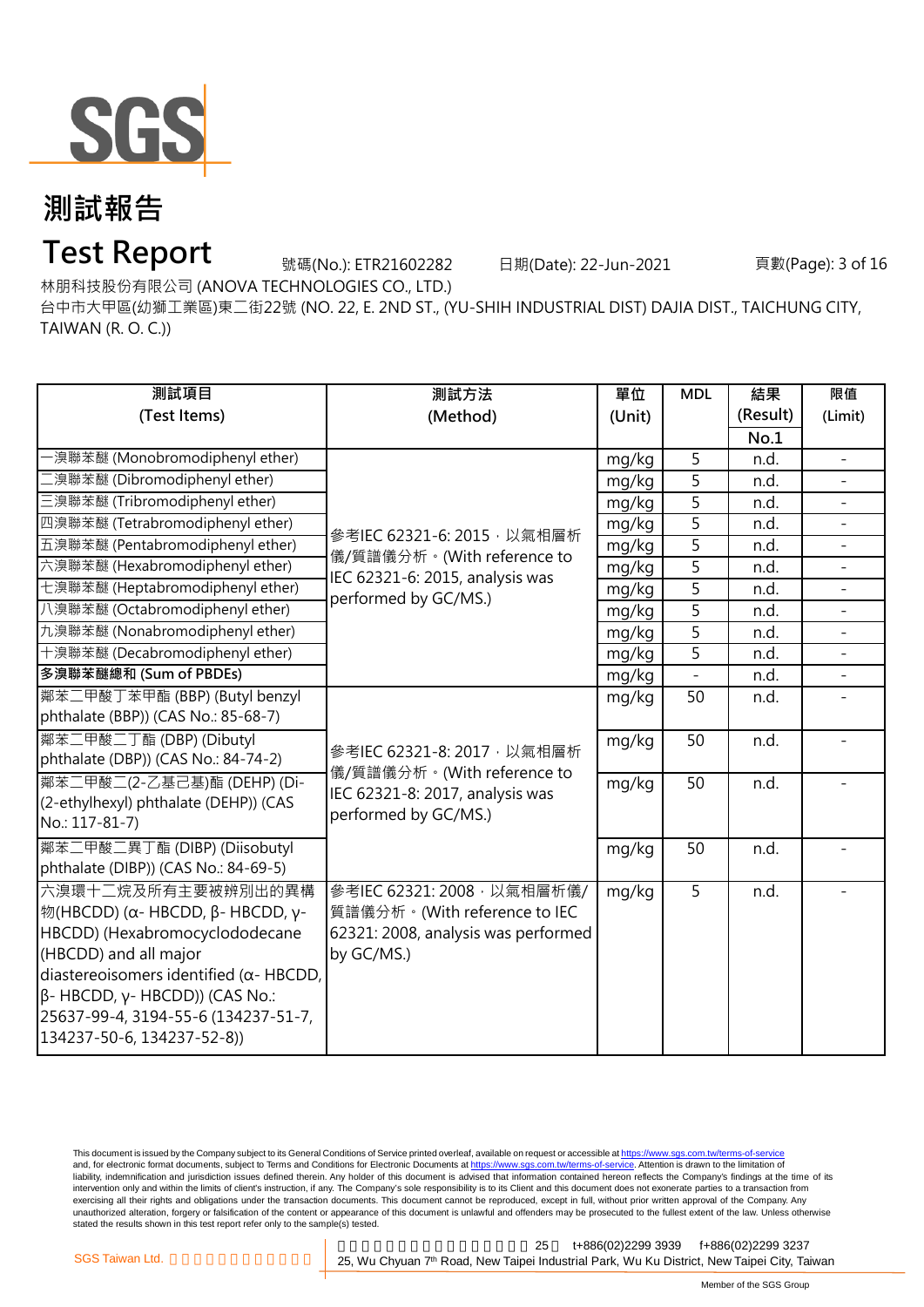

### **Test Report**

號碼(No.): ETR21602282 日期(Date): 22-Jun-2021 頁數(Page): 4 of 16

林朋科技股份有限公司 (ANOVA TECHNOLOGIES CO., LTD.)

台中市大甲區(幼獅工業區)東二街22號 (NO. 22, E. 2ND ST., (YU-SHIH INDUSTRIAL DIST) DAJIA DIST., TAICHUNG CITY, TAIWAN (R. O. C.))

| 測試項目<br>(Test Items)                                                  | 測試方法<br>(Method)                                                                                                         | 單位<br>(Unit) | <b>MDL</b>        | 結果<br>(Result)<br>No.1 | 限值<br>(Limit) |
|-----------------------------------------------------------------------|--------------------------------------------------------------------------------------------------------------------------|--------------|-------------------|------------------------|---------------|
| 氟 (F) (Fluorine (F)) (CAS No.: 14762-94-<br> 8)                       | 參考BS EN 14582: 2016, 以離子層析                                                                                               | mg/kg        | 50                | n.d.                   |               |
| 氯 (Cl) (Chlorine (Cl)) (CAS No.: 22537-<br>$15-1)$                    | 儀分析。(With reference to BS EN<br>14582: 2016, analysis was performed                                                      | mg/kg        | 50                | n.d.                   |               |
| 溴 (Br) (Bromine (Br)) (CAS No.: 10097-<br>$32-2)$                     | by $IC.$ )                                                                                                               | mg/kg        | 50                | 730                    |               |
| 碘 (I) (Iodine (I)) (CAS No.: 14362-44-8)                              |                                                                                                                          | mg/kg        | 50                | n.d.                   |               |
| 全氟辛烷磺酸及其鹽類 (PFOS and its<br>salts) (CAS No.: 1763-23-1 and its salts) | 參考CEN/TS 15968: 2010, 以液相層<br>析串聯質譜儀分析。(With reference<br>to CEN/TS 15968: 2010, analysis was<br>performed by LC/MS/MS.) | mg/kg        | $\overline{0.01}$ | n.d.                   |               |
| 全氟辛酸及其鹽類 (PFOA and its salts)<br>(CAS No.: 335-67-1 and its salts)    | 參考CEN/TS 15968: 2010, 以液相層<br>析串聯質譜儀分析。(With reference<br>to CEN/TS 15968: 2010, analysis was<br>performed by LC/MS/MS.) | mg/kg        | 0.01              | n.d.                   |               |
| 砷 (As) (Arsenic (As)) (CAS No.: 7440-<br>$38-2)$                      | 參考US EPA 3052: 1996, 以感應耦合<br>電漿發射光譜儀分析。(With reference<br>to US EPA 3052: 1996, analysis was<br>performed by ICP-OES.)  | mg/kg        | $\overline{2}$    | n.d.                   |               |
| 鈹 (Be) (Beryllium (Be)) (CAS No.: 7440-<br>$41 - 7$ )                 | 參考US EPA 3052: 1996 · 以感應耦合<br>電漿發射光譜儀分析。(With reference<br>to US EPA 3052: 1996, analysis was<br>performed by ICP-OES.) | mg/kg        | $\overline{2}$    | n.d.                   |               |
| 銻 (Sb) (Antimony (Sb)) (CAS No.: 7440-<br>$36-0$                      | 參考US EPA 3052: 1996, 以感應耦合<br>電漿發射光譜儀分析。(With reference<br>to US EPA 3052: 1996, analysis was<br>performed by ICP-OES.)  | mg/kg        | $\overline{2}$    | 424                    |               |
| 紅磷 (Red Phosphorus)                                                   | 以熱裂解-氣相層析儀/質譜儀分析。<br>(Analysis was performed by<br>Pyrolyzer-GC/MS.)                                                     | $***$        |                   | Negative               |               |

This document is issued by the Company subject to its General Conditions of Service printed overleaf, available on request or accessible at <u>https://www.sgs.com.tw/terms-of-service</u><br>and, for electronic format documents, su liability, indemnification and jurisdiction issues defined therein. Any holder of this document is advised that information contained hereon reflects the Company's findings at the time of its intervention only and within the limits of client's instruction, if any. The Company's sole responsibility is to its Client and this document does not exonerate parties to a transaction from exercising all their rights and obligations under the transaction documents. This document cannot be reproduced, except in full, without prior written approval of the Company. Any<br>unauthorized alteration, forgery or falsif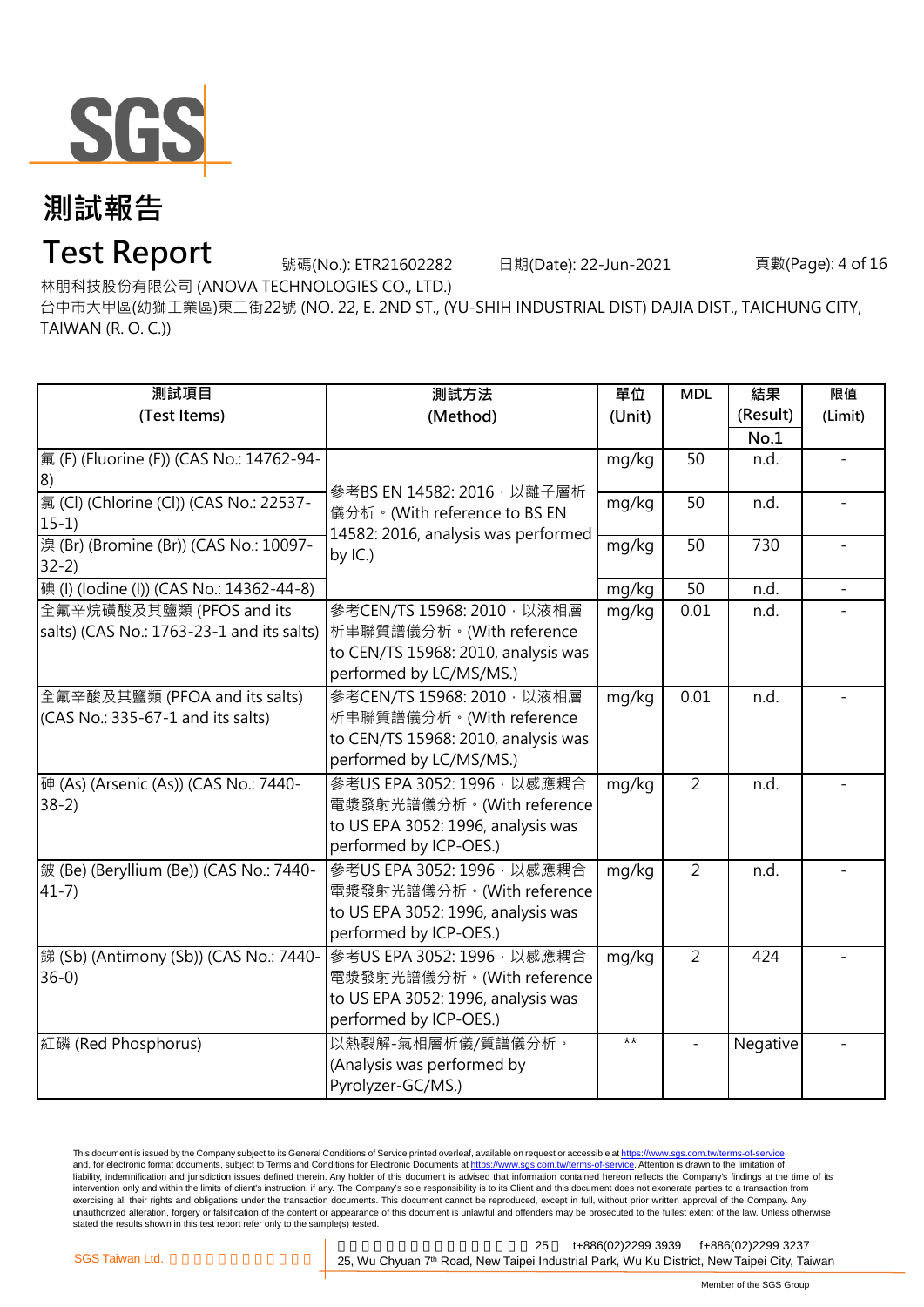

## **Test Report**

號碼(No.): ETR21602282 日期(Date): 22-Jun-2021 頁數(Page): 5 of 16

林朋科技股份有限公司 (ANOVA TECHNOLOGIES CO., LTD.)

台中市大甲區(幼獅工業區)東二街22號 (NO. 22, E. 2ND ST., (YU-SHIH INDUSTRIAL DIST) DAJIA DIST., TAICHUNG CITY, TAIWAN (R. O. C.))

| 測試項目                                                             | 測試方法                             | 單位     | <b>MDL</b> | 結果       | 限值                      |
|------------------------------------------------------------------|----------------------------------|--------|------------|----------|-------------------------|
| (Test Items)                                                     | (Method)                         | (Unit) |            | (Result) | (Limit)                 |
|                                                                  |                                  |        |            | No.1     |                         |
| 十溴聯苯醚 (DecaBDE) (Decabromodiphenyl   參考US EPA 3550C: 2007 · 以氣相層 |                                  | mg/kg  | 5          | n.d.     | Prohibited              |
| ether (DecaBDE)) (CAS No.: 1163-19-5)                            | 析儀/質譜儀分析。(With reference to      |        |            |          | / $N/A$ <sup>(*3)</sup> |
|                                                                  | US EPA 3550C: 2007, analysis was |        |            |          |                         |
|                                                                  | performed by GC/MS.)             |        |            |          |                         |
| 異丙基化磷酸三苯酯 (PIP 3:1) (Phenol,                                     | 參考US EPA 3550C: 2007, 以氣相層       | mg/kg  | 5          | n.d.     | Prohibited              |
| isopropylated, phosphate (3:1) (PIP                              | 析儀/質譜儀分析。(With reference to      |        |            |          | / $N/A$ <sup>(*1)</sup> |
| 3:1)) (CAS No.: 68937-41-7)                                      | US EPA 3550C: 2007, analysis was |        |            |          |                         |
|                                                                  | performed by GC/MS.)             |        |            |          |                         |
| 2,4,6-三叔丁基酚 (2,4,6-TTBP) (2,4,6-                                 | 參考US EPA 3550C: 2007, 以氣相層       | mg/kg  | 5          | n.d.     | 3000/                   |
| Tris(tert-butyl)phenol (2,4,6-TTBP))                             | 析儀/質譜儀分析。(With reference to      |        |            |          | $N/A$ <sup>(*2)</sup>   |
| (CAS No.: 732-26-3)                                              | US EPA 3550C: 2007, analysis was |        |            |          |                         |
|                                                                  | performed by GC/MS.)             |        |            |          |                         |
| 五氯苯硫酚 (PCTP)                                                     | 參考US EPA 3550C: 2007, 以氣相層       | mg/kg  | 5          | n.d.     | 10000                   |
| (Pentachlorothiophenol (PCTP)) (CAS                              | 析儀/質譜儀分析。(With reference to      |        |            |          |                         |
| No.: 133-49-3)                                                   | US EPA 3550C: 2007, analysis was |        |            |          |                         |
|                                                                  | performed by GC/MS.)             |        |            |          |                         |
| 六氯丁二烯 (HCBD)                                                     | 參考US EPA 3550C: 2007,以氣相層        | mg/kg  | 5          | n.d.     | Prohibited              |
| (Hexachlorobutadiene (HCBD)) (CAS                                | 析儀/質譜儀分析。(With reference to      |        |            |          |                         |
| No.: 87-68-3)                                                    | US EPA 3550C: 2007, analysis was |        |            |          |                         |
|                                                                  | performed by GC/MS.)             |        |            |          |                         |

This document is issued by the Company subject to its General Conditions of Service printed overleaf, available on request or accessible at <u>https://www.sgs.com.tw/terms-of-service</u><br>and, for electronic format documents, su liability, indemnification and jurisdiction issues defined therein. Any holder of this document is advised that information contained hereon reflects the Company's findings at the time of its intervention only and within the limits of client's instruction, if any. The Company's sole responsibility is to its Client and this document does not exonerate parties to a transaction from exercising all their rights and obligations under the transaction documents. This document cannot be reproduced, except in full, without prior written approval of the Company. Any<br>unauthorized alteration, forgery or falsif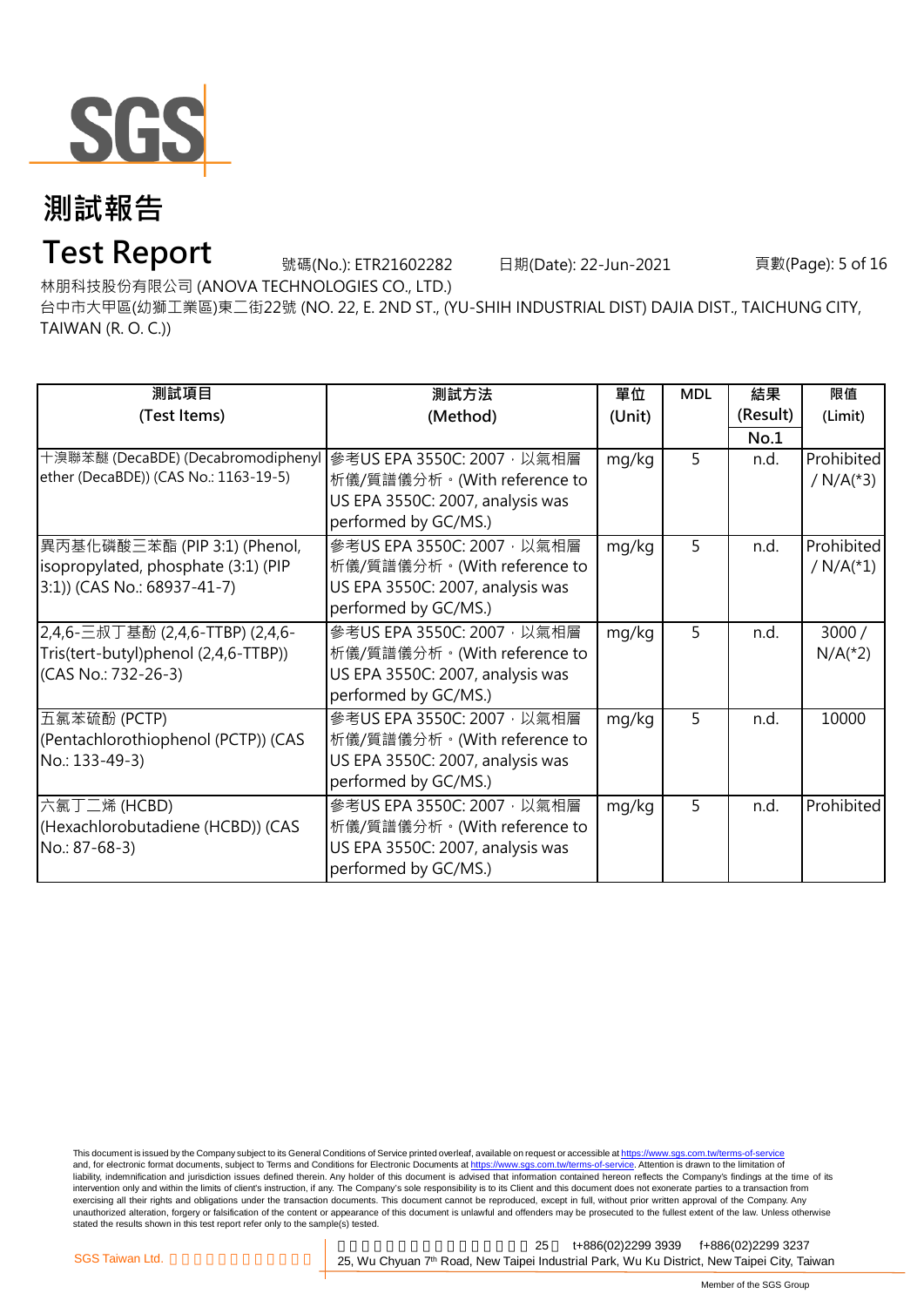

## **Test Report**

號碼(No.): ETR21602282 日期(Date): 22-Jun-2021 頁數(Page): 6 of 16

林朋科技股份有限公司 (ANOVA TECHNOLOGIES CO., LTD.)

台中市大甲區(幼獅工業區)東二街22號 (NO. 22, E. 2ND ST., (YU-SHIH INDUSTRIAL DIST) DAJIA DIST., TAICHUNG CITY, TAIWAN (R. O. C.))

### **備註(Note):**

- 1. mg/kg = ppm;0.1wt% = 1000ppm
- 2. MDL = Method Detection Limit (方法偵測極限值)
- 3. n.d. = Not Detected (未檢出) ; 小於MDL / Less than MDL
- 4. "-" = Not Regulated (無規格值)
- 5. \*\*= Qualitative analysis (No Unit) 定性分析(無單位)
- 6. Negative = Undetectable 陰性(未偵測到); Positive = Detectable 陽性(已偵測到)
- 7. 全氟辛烷磺酸及其鹽類包含 (PFOS and its salts including) :
- CAS No.: 29081-56-9, 2795-39-3, 29457-72-5, 70225-14-8, 56773-42-3, 251099-16-8, 307-35-7.
- 8. 全氟辛酸及其鹽類包含 (PFOA and its salts including) : CAS No.: 3825-26-1, 335-95-5, 2395-00-8, 335-93-3, 335-66-0.
- 9. 詳細法規說明請點以下網址連結。(Detail explanation of the regulation is available at the following link.) [https://](https://www.epa.gov/assessing-and-managing-chemicals-under-tsca/persistent-bioaccumulative-and-toxic-pbt-chemicals-under)www.epa.gov/assessing-and-managing-chemicals-under-tsca/persistent-bioaccumulative-and-toxic-pbt-chemicals-under
- 10. N/A(\*1) : 若產品/成品為以下,則不適用 (The submitted sample is exempted from the requlated scope if it is anyone of the following) :
	- 航空或軍事用液壓油 (Hydraulic fluids for aviation or military)
	- 潤滑劑和油脂 (Lubricants and grease)
	- 汽車和航空航天器的新零件和替換零件 (New and replacement parts for motor and aerospace vehicles)
	- 在封閉系統中製造氰基丙烯酸酯粘合劑 (Manufacture of cyanoacrylate adhesives in closed systems)
	- 火車和船舶應用的專用發動機空氣濾清器 (Specialized engine air filters for locomotive and marine applications)
	- 從含PIP(3:1)的產品或成品中回收的塑料 (Plastic for recycling from PIP (3:1)-containing products or articles)
	- 從包含PIP(3:1)的產品或成品中回收的塑料製成的成品或成品 (Finished products or articles made of plastic recycled from PIP (3:1)-containing products or articles)
- 11. N/A(\*2) : 若產品為非作為潤滑油中添加劑,則不適用。(The submitted sample is exempted from the requlated scope if it is not oil and lubricant additives.)
- 12. N/A(\*3) : 若產品/成品為以下,則不適用 (The submitted sample is exempted from the requlated scope if it is anyone of the following) :

從產品或成品進行加工和分銷含十溴二苯醚回收的塑料或者由這種再生塑料製成的含十溴二苯醚的產品或成品。 (Exempts processing and distribution for recycling of DecaBDE-containing plastic from products or articles and DecaBDE-containing products or articles made from such recycled plastic.)

13. 樣品的測試是基於申請人要求混合測試,報告中的混合測試結果不代表其中個別單一材質的含量。 The sample(s) was/were analyzed on behalf of the applicant as mixing sample in one testing. The above result(s) was/were only given as the informality value.

This document is issued by the Company subject to its General Conditions of Service printed overleaf, available on request or accessible at https://www.sgs.com.tw/terms-of-service and, for electronic format documents, subject to Terms and Conditions for Electronic Documents at https://www.sgs.com.tw/terms-of-service. Attention is drawn to the limitation of liability, indemnification and jurisdiction issues defined therein. Any holder of this document is advised that information contained hereon reflects the Company's findings at the time of its intervention only and within the limits of client's instruction, if any. The Company's sole responsibility is to its Client and this document does not exonerate parties to a transaction from exercising all their rights and obligations under the transaction documents. This document cannot be reproduced, except in full, without prior written approval of the Company. Any unauthorized alteration, forgery or falsification of the content or appearance of this document is unlawful and offenders may be prosecuted to the fullest extent of the law. Unless otherwise stated the results shown in this test report refer only to the sample(s) tested.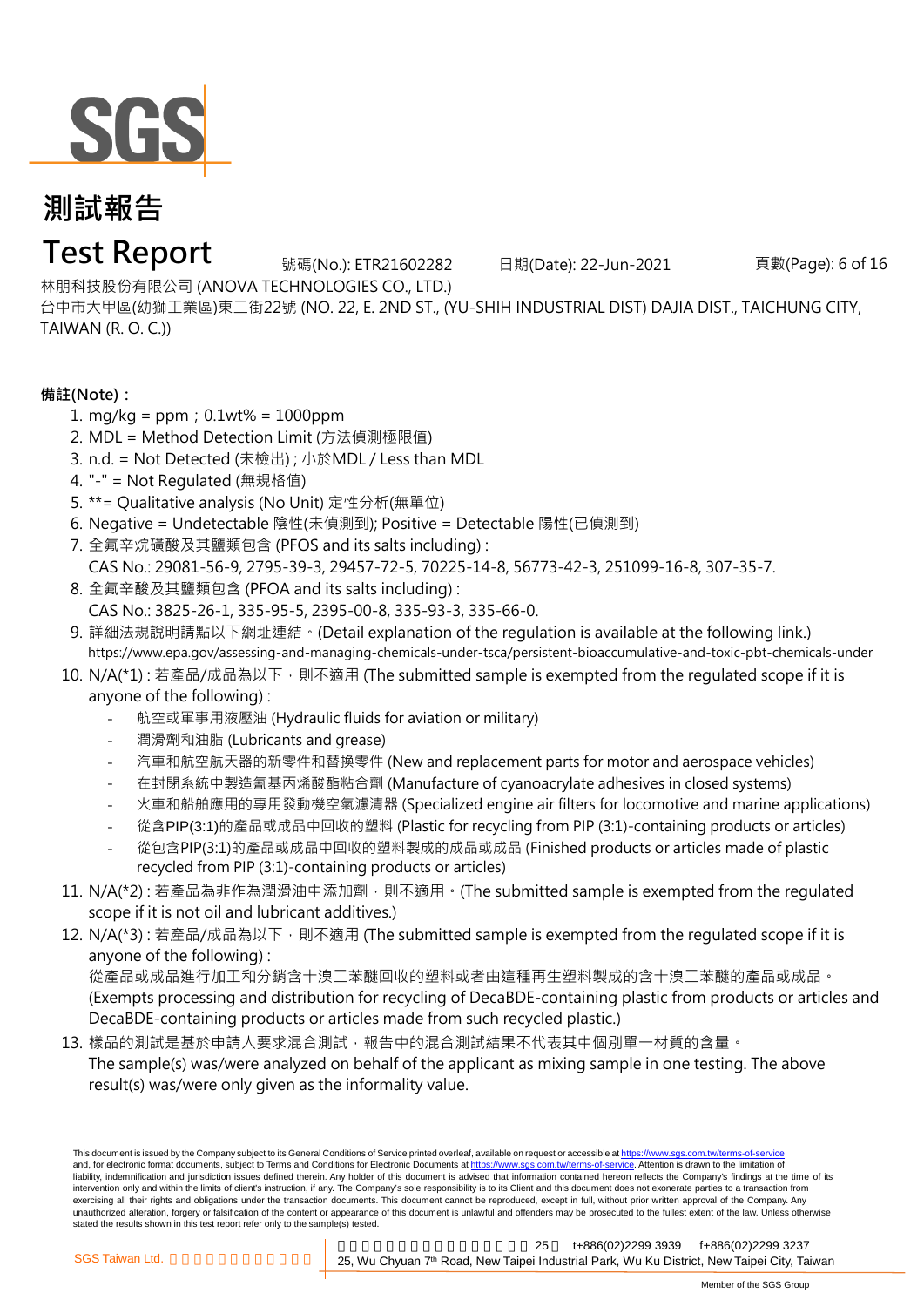

## **Test Report**

號碼(No.): ETR21602282 日期(Date): 22-Jun-2021 頁數(Page): 7 of 16

林朋科技股份有限公司 (ANOVA TECHNOLOGIES CO., LTD.)

台中市大甲區(幼獅工業區)東二街22號 (NO. 22, E. 2ND ST., (YU-SHIH INDUSTRIAL DIST) DAJIA DIST., TAICHUNG CITY, TAIWAN (R. O. C.))

#### **重金屬流程圖 / Analytical flow chart of Heavy Metal**

根據以下的流程圖之條件,樣品已完全溶解。(六價鉻測試方法除外)

These samples were dissolved totally by pre-conditioning method according to below flow chart.

 $(Cr^{6+}$  test method excluded)



This document is issued by the Company subject to its General Conditions of Service printed overleaf, available on request or accessible at https://www.sgs.com.tw/terms-of-service and, for electronic format documents, subject to Terms and Conditions for Electronic Documents at https://www.sgs.com.tw/terms-of-service. Attention is drawn to the limitation of liability, indemnification and jurisdiction issues defined therein. Any holder of this document is advised that information contained hereon reflects the Company's findings at the time of its intervention only and within the limits of client's instruction, if any. The Company's sole responsibility is to its Client and this document does not exonerate parties to a transaction from exercising all their rights and obligations under the transaction documents. This document cannot be reproduced, except in full, without prior written approval of the Company. Any<br>unauthorized alteration, forgery or falsif stated the results shown in this test report refer only to the sample(s) tested.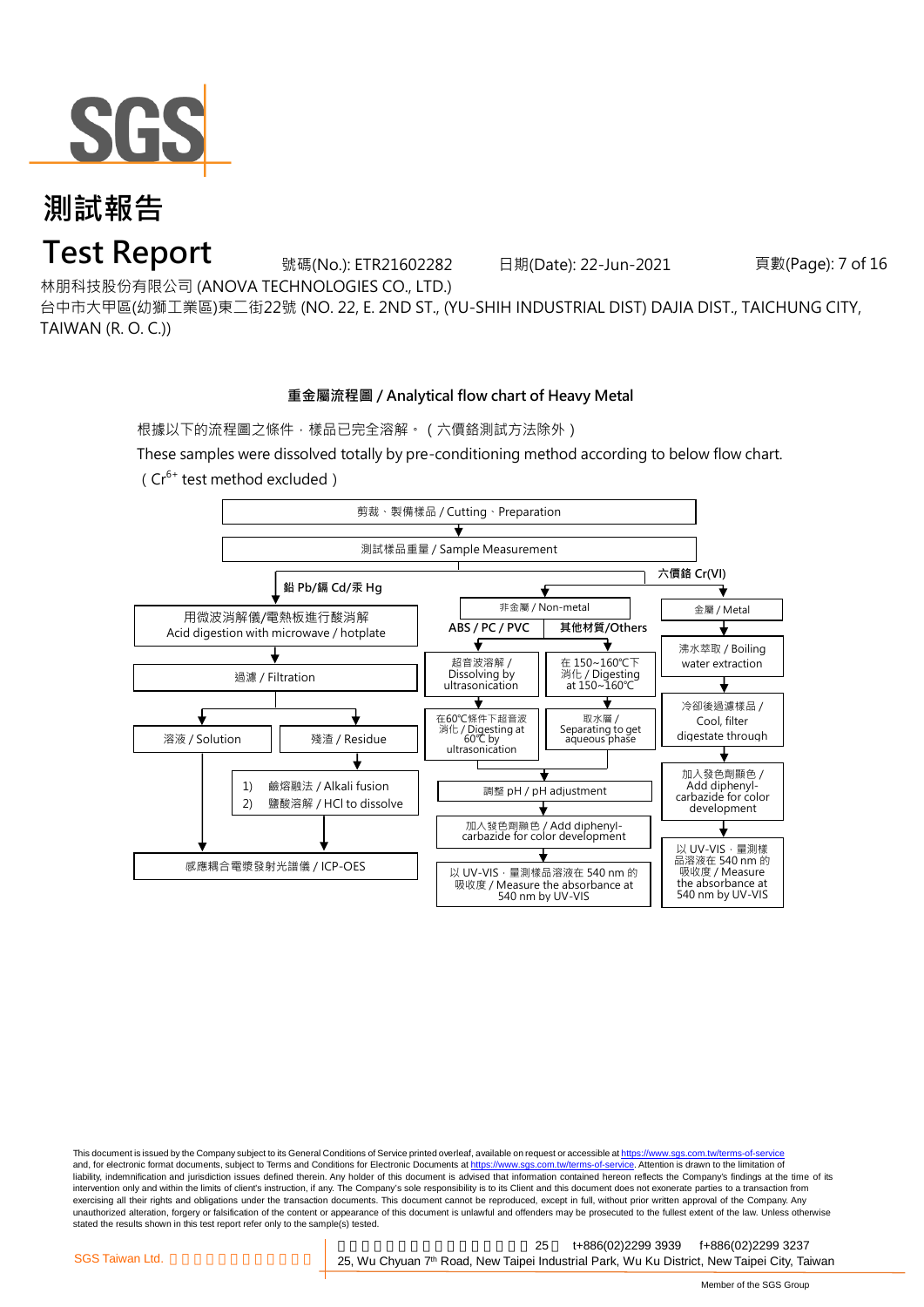

### **Test Report**

號碼(No.): ETR21602282 日期(Date): 22-Jun-2021 頁數(Page): 8 of 16

林朋科技股份有限公司 (ANOVA TECHNOLOGIES CO., LTD.)

台中市大甲區(幼獅工業區)東二街22號 (NO. 22, E. 2ND ST., (YU-SHIH INDUSTRIAL DIST) DAJIA DIST., TAICHUNG CITY, TAIWAN (R. O. C.))

#### **多溴聯苯/多溴聯苯醚分析流程圖 / Analytical flow chart - PBBs/PBDEs**



This document is issued by the Company subject to its General Conditions of Service printed overleaf, available on request or accessible at https://www.sgs.com.tw/terms-of-service and, for electronic format documents, subject to Terms and Conditions for Electronic Documents at https://www.sgs.com.tw/terms-of-service. Attention is drawn to the limitation of liability, indemnification and jurisdiction issues defined therein. Any holder of this document is advised that information contained hereon reflects the Company's findings at the time of its intervention only and within the limits of client's instruction, if any. The Company's sole responsibility is to its Client and this document does not exonerate parties to a transaction from exercising all their rights and obligations under the transaction documents. This document cannot be reproduced, except in full, without prior written approval of the Company. Any<br>unauthorized alteration, forgery or falsif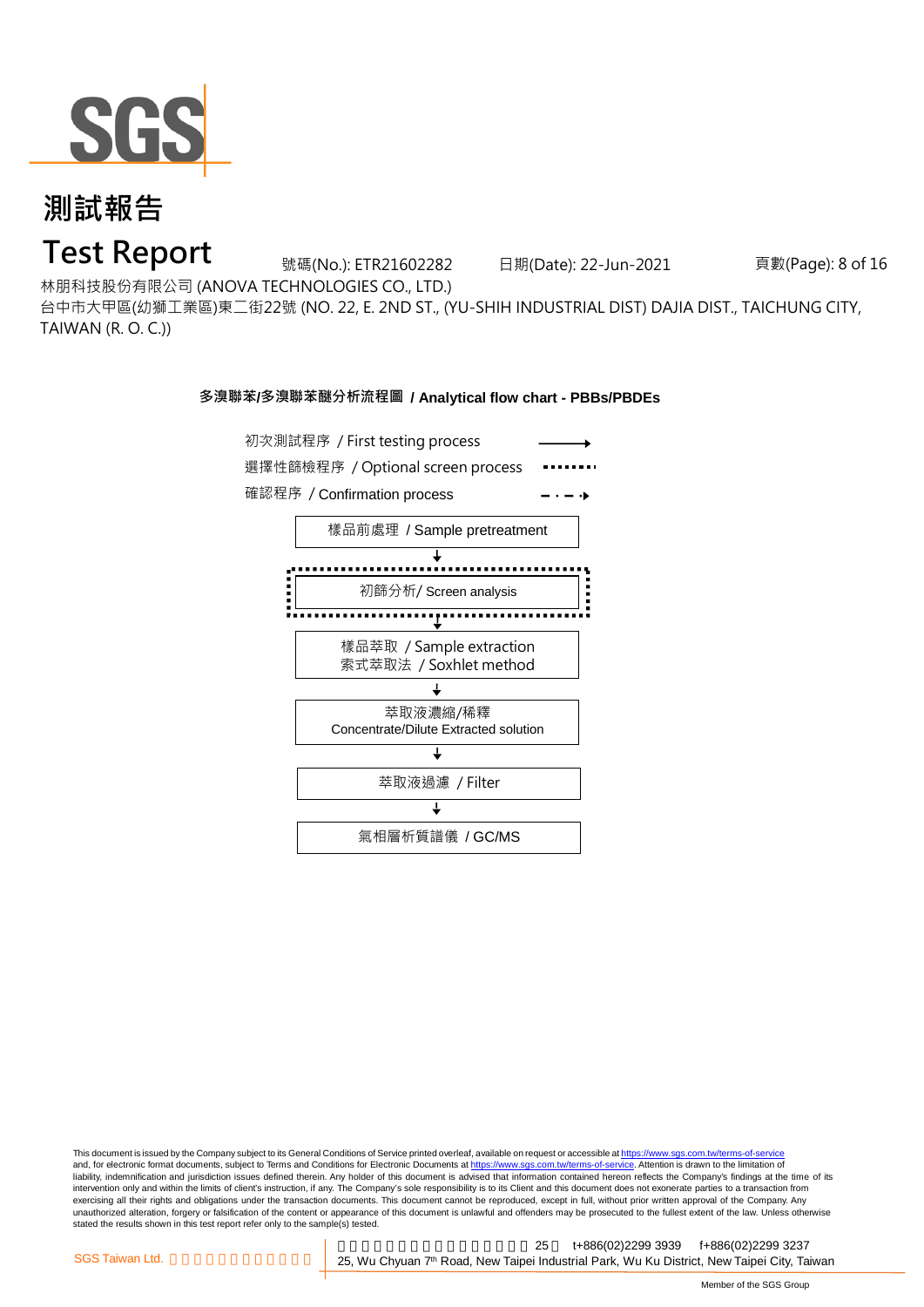

### **Test Report**

號碼(No.): ETR21602282 日期(Date): 22-Jun-2021 頁數(Page): 9 of 16

林朋科技股份有限公司 (ANOVA TECHNOLOGIES CO., LTD.)

台中市大甲區(幼獅工業區)東二街22號 (NO. 22, E. 2ND ST., (YU-SHIH INDUSTRIAL DIST) DAJIA DIST., TAICHUNG CITY, TAIWAN (R. O. C.))

**可塑劑分析流程圖 / Analytical flow chart - Phthalate**



#### **【測試方法/Test method: IEC 62321-8】**

This document is issued by the Company subject to its General Conditions of Service printed overleaf, available on request or accessible at https://www.sgs.com.tw/terms-of-service and, for electronic format documents, subject to Terms and Conditions for Electronic Documents at https://www.sgs.com.tw/terms-of-service. Attention is drawn to the limitation of liability, indemnification and jurisdiction issues defined therein. Any holder of this document is advised that information contained hereon reflects the Company's findings at the time of its intervention only and within the limits of client's instruction, if any. The Company's sole responsibility is to its Client and this document does not exonerate parties to a transaction from exercising all their rights and obligations under the transaction documents. This document cannot be reproduced, except in full, without prior written approval of the Company. Any<br>unauthorized alteration, forgery or falsif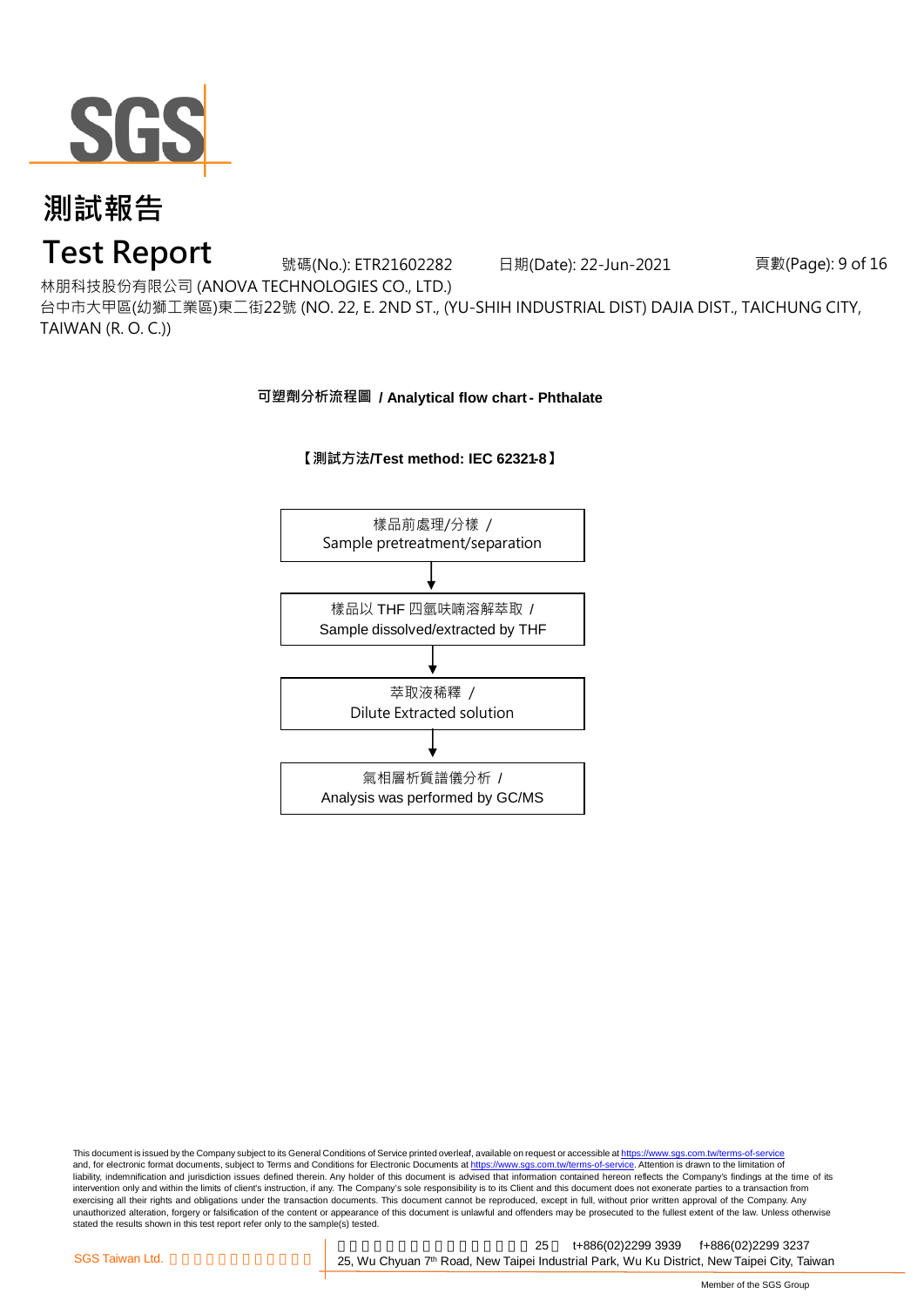

### **Test Report**

號碼(No.): ETR21602282 日期(Date): 22-Jun-2021 頁數(Page): 10 of 16

林朋科技股份有限公司 (ANOVA TECHNOLOGIES CO., LTD.)

台中市大甲區(幼獅工業區)東二街22號 (NO. 22, E. 2ND ST., (YU-SHIH INDUSTRIAL DIST) DAJIA DIST., TAICHUNG CITY, TAIWAN (R. O. C.))



This document is issued by the Company subject to its General Conditions of Service printed overleaf, available on request or accessible at <u>https://www.sgs.com.tw/terms-of-service</u><br>and, for electronic format documents, su liability, indemnification and jurisdiction issues defined therein. Any holder of this document is advised that information contained hereon reflects the Company's findings at the time of its intervention only and within the limits of client's instruction, if any. The Company's sole responsibility is to its Client and this document does not exonerate parties to a transaction from exercising all their rights and obligations under the transaction documents. This document cannot be reproduced, except in full, without prior written approval of the Company. Any<br>unauthorized alteration, forgery or falsif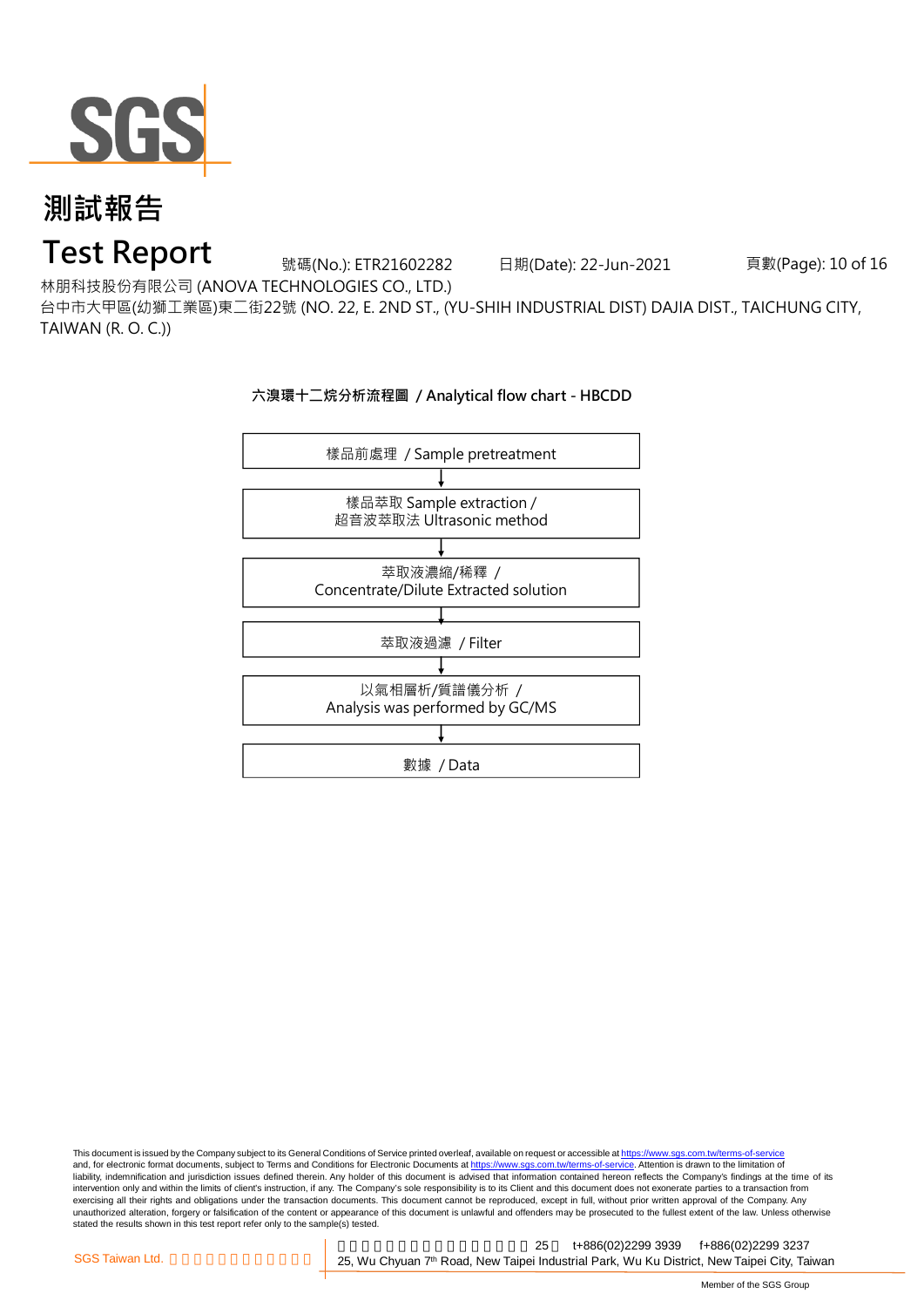

## **Test Report**

號碼(No.): ETR21602282 日期(Date): 22-Jun-2021 頁數(Page): 11 of 16

林朋科技股份有限公司 (ANOVA TECHNOLOGIES CO., LTD.)

台中市大甲區(幼獅工業區)東二街22號 (NO. 22, E. 2ND ST., (YU-SHIH INDUSTRIAL DIST) DAJIA DIST., TAICHUNG CITY, TAIWAN (R. O. C.))



This document is issued by the Company subject to its General Conditions of Service printed overleaf, available on request or accessible at <u>https://www.sgs.com.tw/terms-of-service</u><br>and, for electronic format documents, su liability, indemnification and jurisdiction issues defined therein. Any holder of this document is advised that information contained hereon reflects the Company's findings at the time of its intervention only and within the limits of client's instruction, if any. The Company's sole responsibility is to its Client and this document does not exonerate parties to a transaction from exercising all their rights and obligations under the transaction documents. This document cannot be reproduced, except in full, without prior written approval of the Company. Any<br>unauthorized alteration, forgery or falsif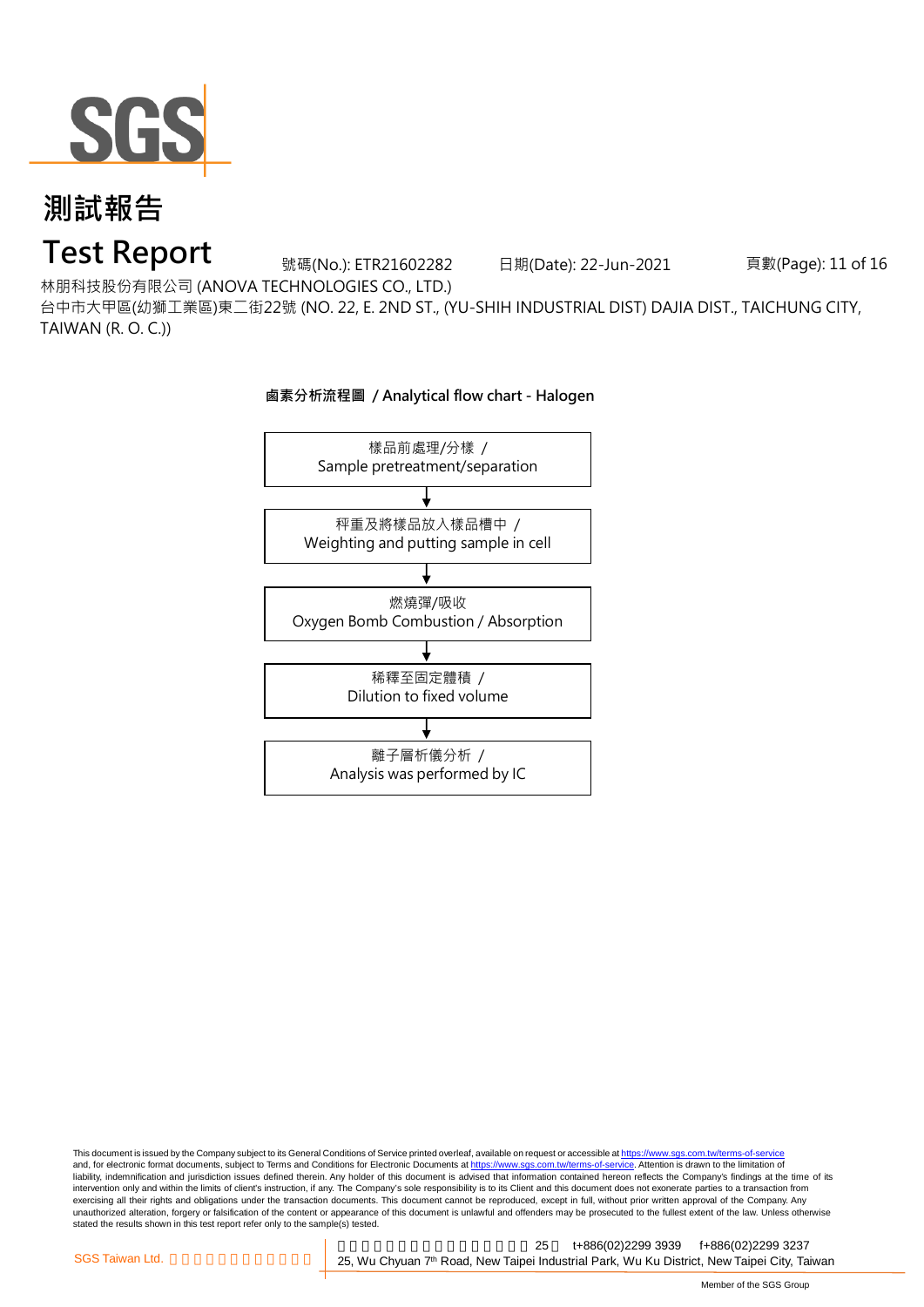

### **Test Report**

號碼(No.): ETR21602282 日期(Date): 22-Jun-2021 頁數(Page): 12 of 16

林朋科技股份有限公司 (ANOVA TECHNOLOGIES CO., LTD.)

台中市大甲區(幼獅工業區)東二街22號 (NO. 22, E. 2ND ST., (YU-SHIH INDUSTRIAL DIST) DAJIA DIST., TAICHUNG CITY, TAIWAN (R. O. C.))

### **全氟化合物(包含全氟辛酸/全氟辛烷磺酸/其相關化合物等等)分析流程圖 / Analytical flow chart – PFAS (including PFOA/PFOS/its related compound, etc.)**



This document is issued by the Company subject to its General Conditions of Service printed overleaf, available on request or accessible at https://www.sgs.com.tw/terms-of-service and, for electronic format documents, subject to Terms and Conditions for Electronic Documents at https://www.sgs.com.tw/terms-of-service. Attention is drawn to the limitation of liability, indemnification and jurisdiction issues defined therein. Any holder of this document is advised that information contained hereon reflects the Company's findings at the time of its intervention only and within the limits of client's instruction, if any. The Company's sole responsibility is to its Client and this document does not exonerate parties to a transaction from exercising all their rights and obligations under the transaction documents. This document cannot be reproduced, except in full, without prior written approval of the Company. Any<br>unauthorized alteration, forgery or falsif stated the results shown in this test report refer only to the sample(s) tested.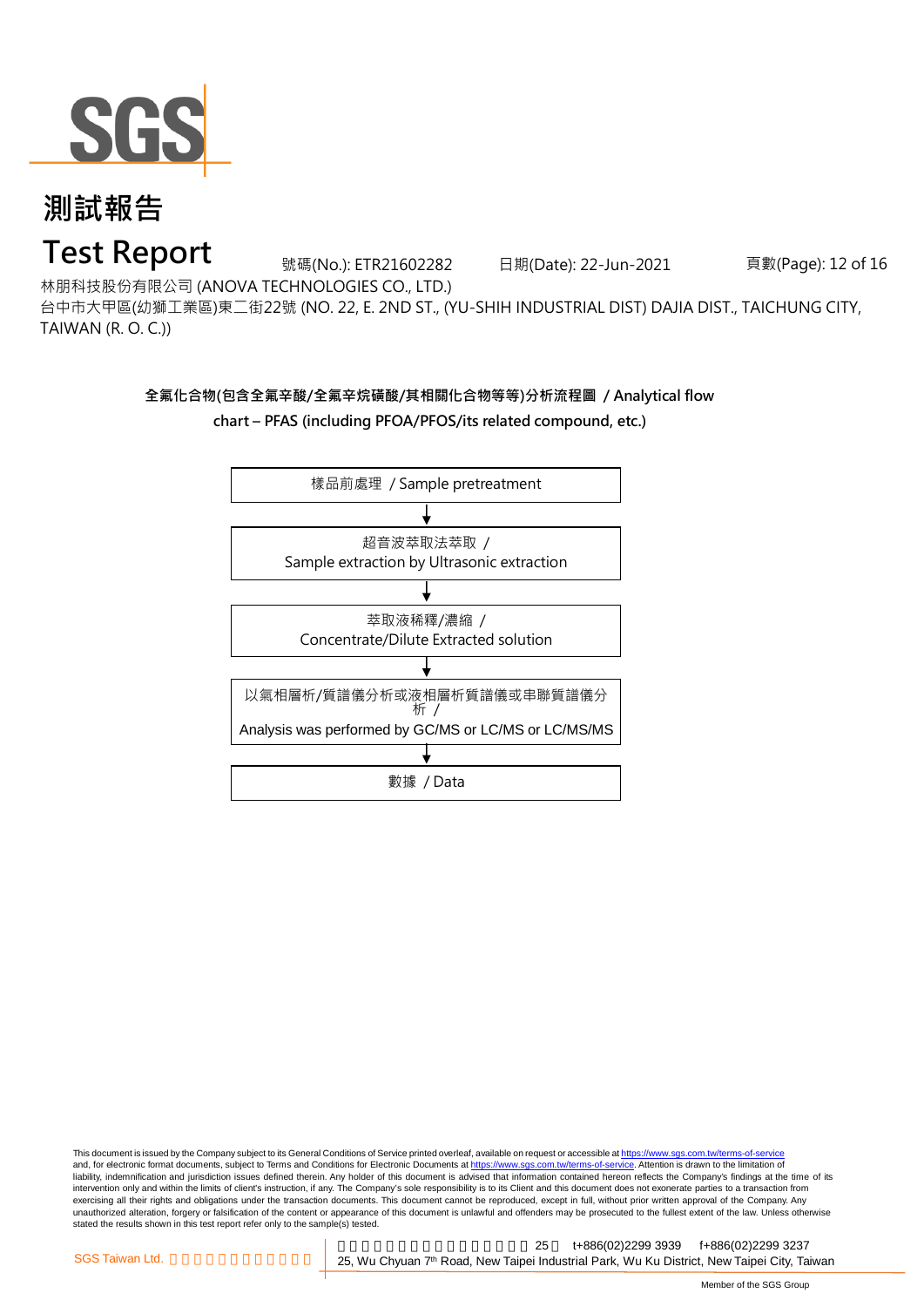

### **Test Report**

號碼(No.): ETR21602282 日期(Date): 22-Jun-2021 頁數(Page): 13 of 16

林朋科技股份有限公司 (ANOVA TECHNOLOGIES CO., LTD.)

台中市大甲區(幼獅工業區)東二街22號 (NO. 22, E. 2ND ST., (YU-SHIH INDUSTRIAL DIST) DAJIA DIST., TAICHUNG CITY, TAIWAN (R. O. C.))

#### **重金屬流程圖 / Analytical flow chart of Heavy Metal**

根據以下的流程圖之條件,樣品已完全溶解。

These samples were dissolved totally by pre-conditioning method according to below flow chart.

【參考方法/Reference method: US EPA 3051A、US EPA 3052】



\* US EPA 3051A 方法未添加氫氟酸 / US EPA 3051A method does not add HF.

This document is issued by the Company subject to its General Conditions of Service printed overleaf, available on request or accessible at https://www.sgs.com.tw/terms-of-service and, for electronic format documents, subject to Terms and Conditions for Electronic Documents at https://www.sgs.com.tw/terms-of-service. Attention is drawn to the limitation of liability, indemnification and jurisdiction issues defined therein. Any holder of this document is advised that information contained hereon reflects the Company's findings at the time of its intervention only and within the limits of client's instruction, if any. The Company's sole responsibility is to its Client and this document does not exonerate parties to a transaction from exercising all their rights and obligations under the transaction documents. This document cannot be reproduced, except in full, without prior written approval of the Company. Any<br>unauthorized alteration, forgery or falsif stated the results shown in this test report refer only to the sample(s) tested.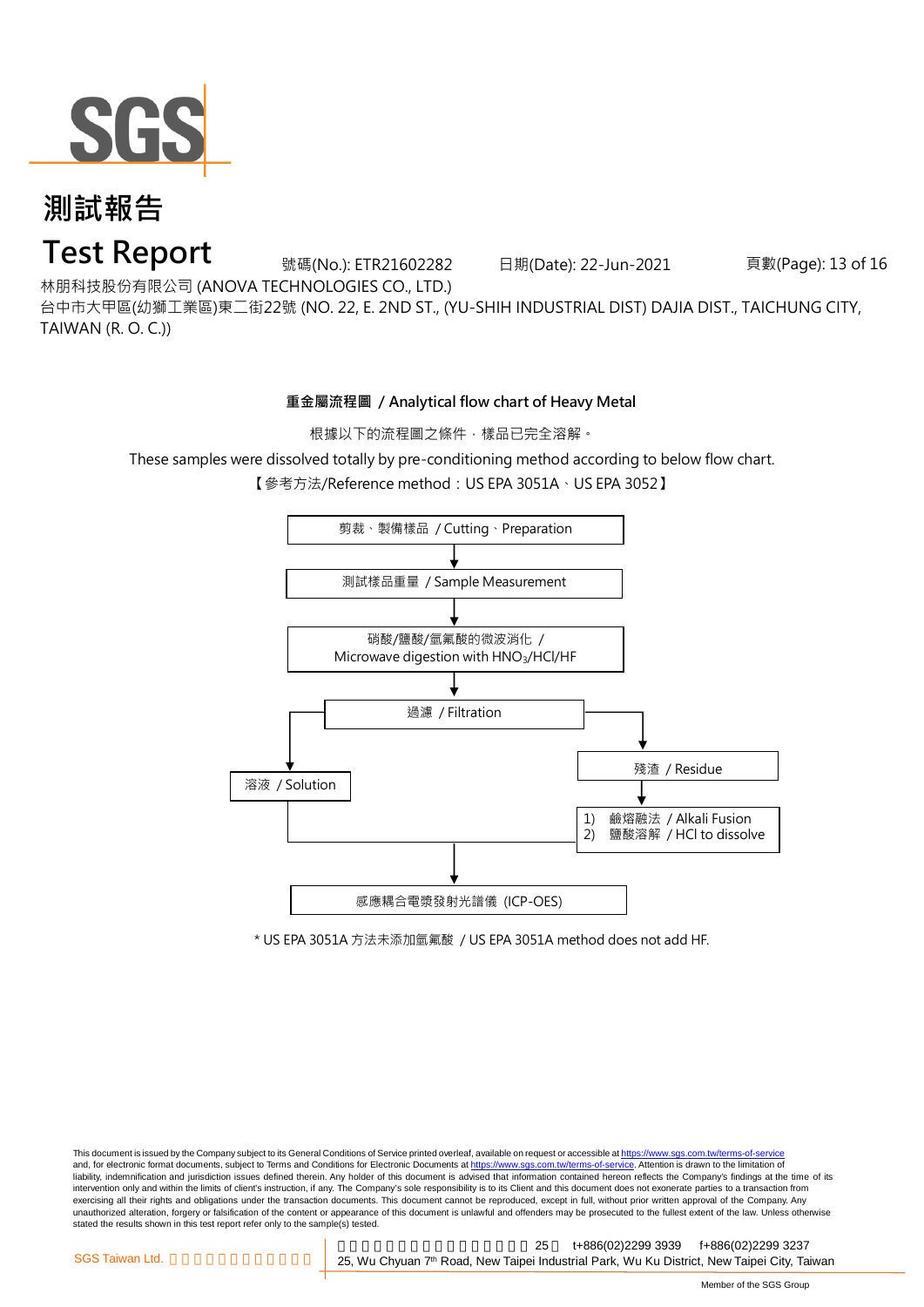

## **Test Report**

號碼(No.): ETR21602282 日期(Date): 22-Jun-2021 頁數(Page): 14 of 16

林朋科技股份有限公司 (ANOVA TECHNOLOGIES CO., LTD.)

台中市大甲區(幼獅工業區)東二街22號 (NO. 22, E. 2ND ST., (YU-SHIH INDUSTRIAL DIST) DAJIA DIST., TAICHUNG CITY, TAIWAN (R. O. C.))



**紅磷分析流程 / Analytical flow chart - Red phosphorus**

This document is issued by the Company subject to its General Conditions of Service printed overleaf, available on request or accessible at https://www.sgs.com.tw/terms-of-service and, for electronic format documents, subject to Terms and Conditions for Electronic Documents at https://www.sgs.com.tw/terms-of-service. Attention is drawn to the limitation of liability, indemnification and jurisdiction issues defined therein. Any holder of this document is advised that information contained hereon reflects the Company's findings at the time of its intervention only and within the limits of client's instruction, if any. The Company's sole responsibility is to its Client and this document does not exonerate parties to a transaction from exercising all their rights and obligations under the transaction documents. This document cannot be reproduced, except in full, without prior written approval of the Company. Any<br>unauthorized alteration, forgery or falsif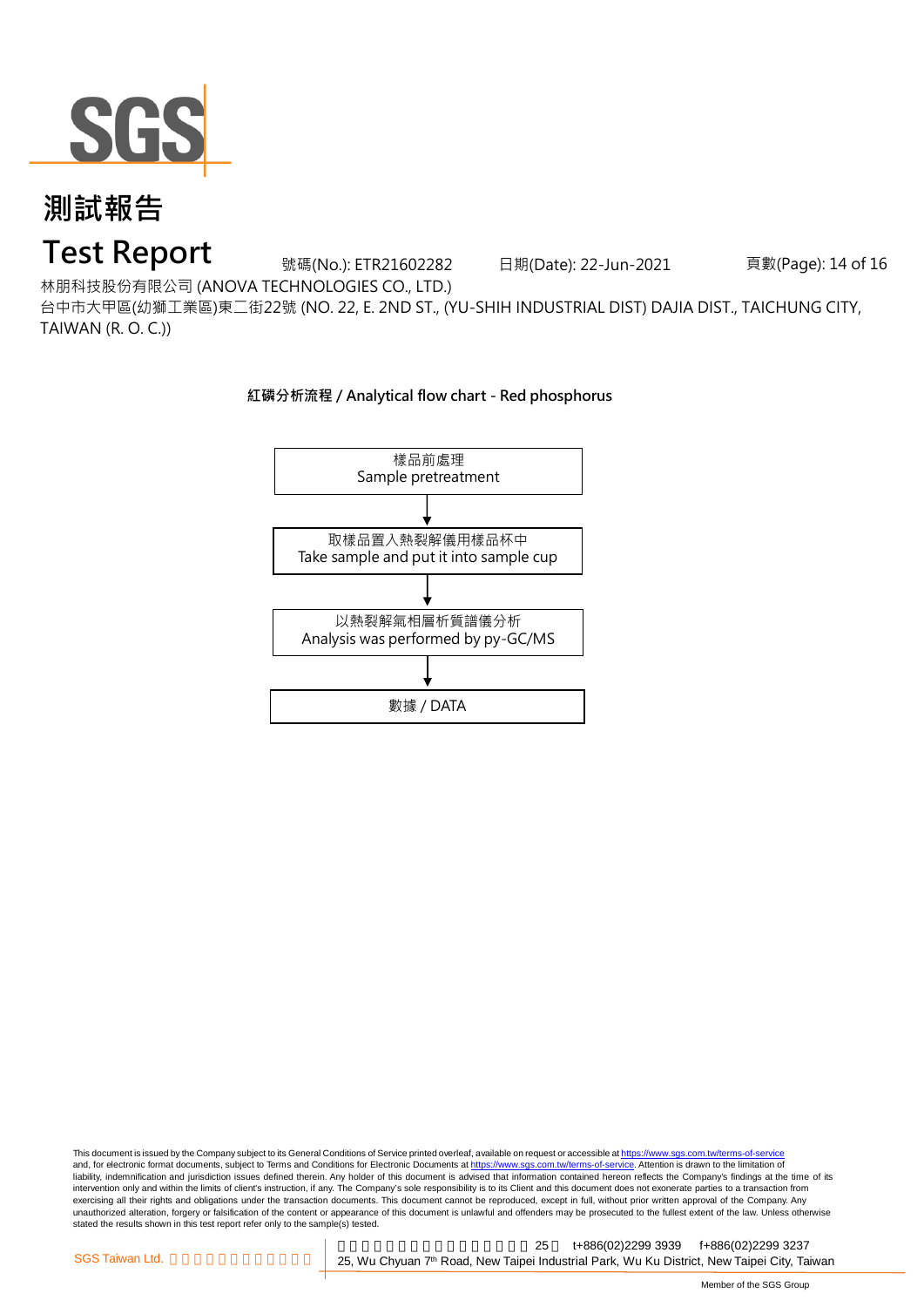

## **Test Report**

號碼(No.): ETR21602282 日期(Date): 22-Jun-2021 頁數(Page): 15 of 16

林朋科技股份有限公司 (ANOVA TECHNOLOGIES CO., LTD.)

台中市大甲區(幼獅工業區)東二街22號 (NO. 22, E. 2ND ST., (YU-SHIH INDUSTRIAL DIST) DAJIA DIST., TAICHUNG CITY, TAIWAN (R. O. C.))

### **持久性生物累積毒性物質 (PBTs) 分析流程圖 /**

**Analytical flow chart - Persistent, Bioaccumulative, Toxic (PBTs)**



This document is issued by the Company subject to its General Conditions of Service printed overleaf, available on request or accessible at <u>https://www.sgs.com.tw/terms-of-service</u><br>and, for electronic format documents, su liability, indemnification and jurisdiction issues defined therein. Any holder of this document is advised that information contained hereon reflects the Company's findings at the time of its intervention only and within the limits of client's instruction, if any. The Company's sole responsibility is to its Client and this document does not exonerate parties to a transaction from exercising all their rights and obligations under the transaction documents. This document cannot be reproduced, except in full, without prior written approval of the Company. Any<br>unauthorized alteration, forgery or falsif